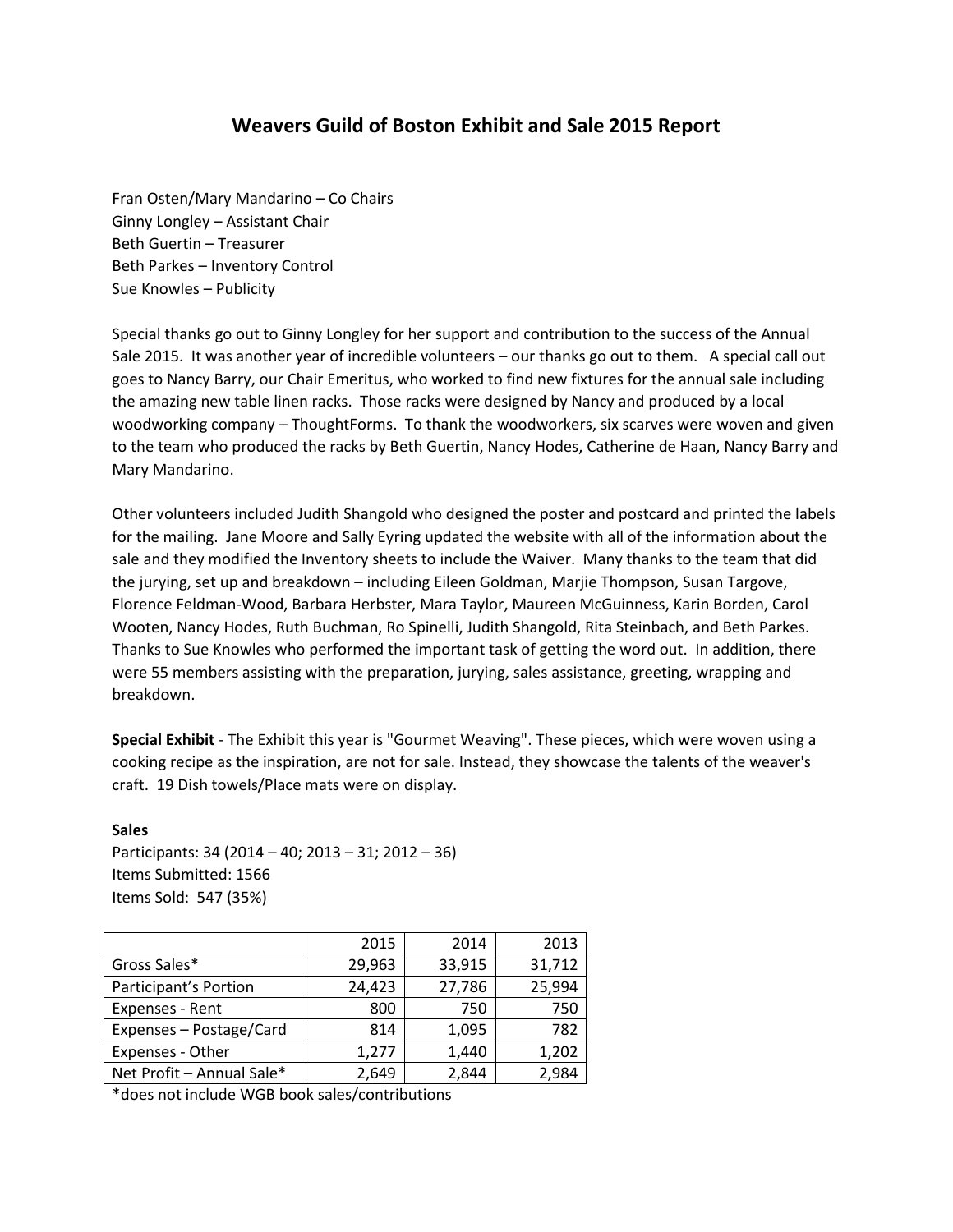## **Attendance**

|                       | 2015              | 2014 | 2013 |
|-----------------------|-------------------|------|------|
| Thursday              | 57 (4 after 8pm)  | 31   | 29   |
| Friday Day            | 78                | 126  | 122  |
| <b>Friday Evening</b> | 27                |      | 24   |
| Saturday              | 108 (9 after 4pm) | 81   | 108  |
| Sunday                | 64                |      | 69   |

Consistent with last year, almost 25% of attendees were there for the first time. Additional statistics gathered:

|                        | 2015 | 2014 | 2013 |
|------------------------|------|------|------|
| Postcard in Mail/eMail | 47   | 42   | 62   |
| Postcard at shop       | 18   | 18   |      |
| Poster                 | 11   | 0    |      |
| Sandwich Board         | 39   | 10   | 10   |
| Sign in front of Barn  | 15   | 21   | 12   |
| <b>Guild Friend</b>    | 87   | 70   | 87   |
| Media                  | 11   | 8    |      |

#### **Additional comments and Recommendations**

#### **DISPLAYS**

1. Upgrade/purchase of new Guild owned displays so that we are less dependent on member displays. Thank you to Nancy Barry for her search and purchase of new items as well as contracting the construction of successful, new towel and linen racks.

2. The above upgrade allowed the Guild to move to a new policy not to allow personal displays of some member's items out of fairness to other members.

3. Further, a determined effort was made to move inventory during the sale to highlight different work in prominent places and keep the displays looking fresh and attractive.

4. To promote a unified look, new hangers were purchased for all hung items.

# **PROCEDURES**

1. Updates made to the inventory sheets, and instructions. Moved the permissions/waiver signature to the first page of the inventory from its prior position on a separate page.

2. Changes were made to hours of the sale. Hours were added on Wednesday for drop off of inventory, enabling Thursday set-up to proceed more smoothly.

3. New procedures were initiated for packing up on Sunday at the conclusion of the sale. These included having all inventory arrive and depart in boxes with clearly labeled name and Guild number.